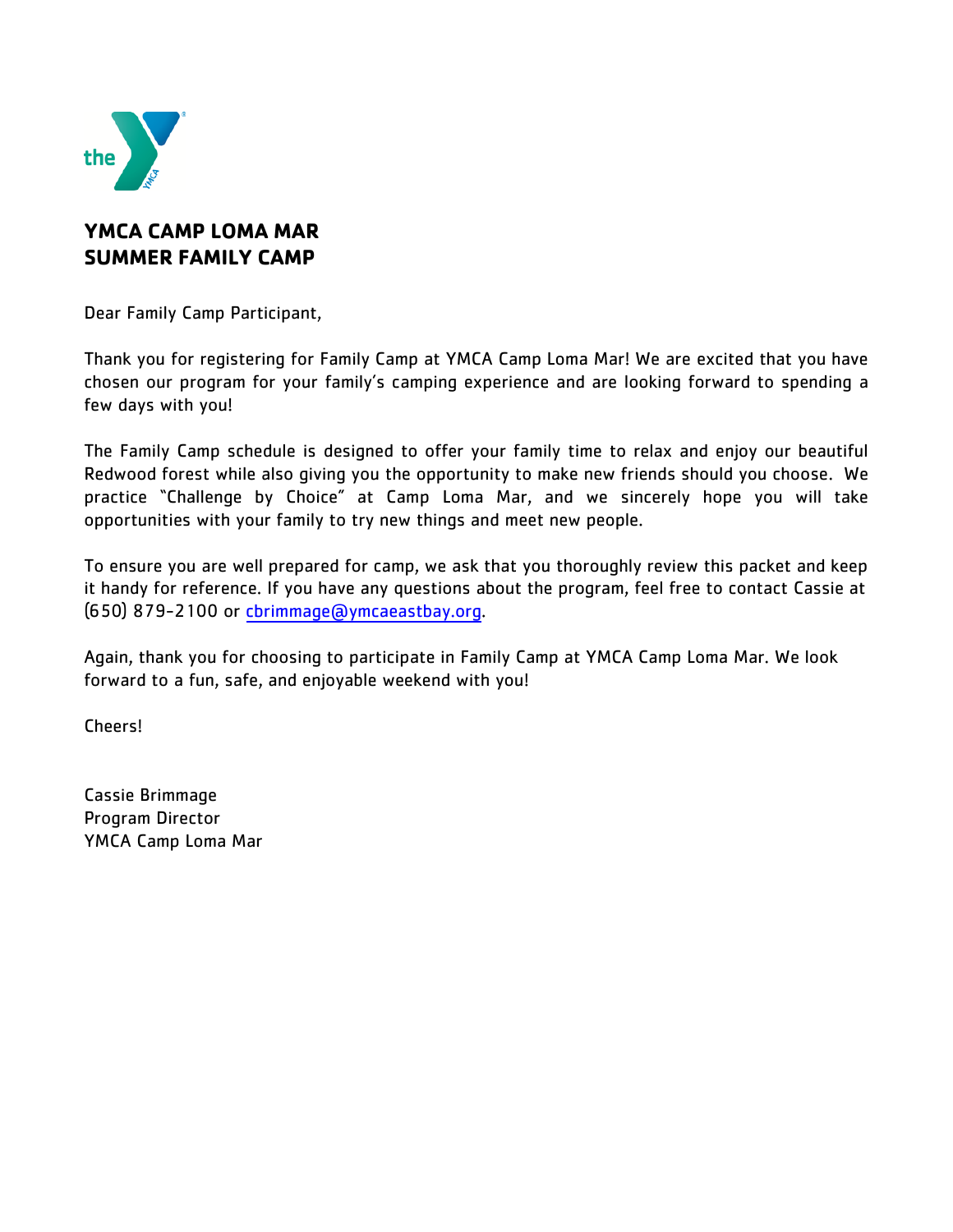## **IMPORTANT INFORMATION ABOUT YMCA CAMP LOMA MAR!**

**Mission and Philosophy:** We are committed to providing a complete experience for the entire family. Our program encourages growth of values and skills in each individual camper, as well as building community through relationships at camp. One of the core concepts we work with is the idea of creating a "safe place". Camp Loma Mar is a setting that is physically safe and free from danger; is emotionally safe and free from the harm of racial and cultural intolerance; and spiritually safe, where everyone is free to explore their spirituality without fear of embarrassment or harassment.

**Health at camp:** For the health of all campers, **we cannot allow campers with the following symptoms:**

- **Fever with Chills**
- **Cough**
- **Shortness of Breath or Difficulty Breathing**
- **Fatigue**
- **Muscle or Body Aches**
- **Headache**
- **New Loss of Taste or Smell**
- **Sore Throat**
- **Congestion or Runny Nose**
- **Nausea or Vomiting**
- **Diarrhea**

**Face Masks:** Face masks are recommended when interacting with YMCA staff or other participants.

**Parking:** When you arrive to camp, you will be able to drive close to your cabin to unload your belongings. Afterwards, families located in Redwood Village may park behind the Dining Hall and families located in Oak Village may park behind the Legacy Lodge. Overflow parking is available around camp.

**Supervision:** You are responsible for the supervision of your children. Children under 7 will need to be with an adult from their group at all times, older children are allowed to move from activity to activity on their own; however, we recommend that they travel with a buddy. Please remember that specific activities are scheduled for each family at a designated time while others are drop in.

**Health Care at Camp:** Basic First Aid supplies and services will be available in camp. Contact camp staff if you have any first aid needs. Camp Staff are trained in CPR/First Aid/AED and can address minor medical needs. In case of serious accident or injury, local Emergency Medical Services will be utilized or you may go to the closest hospital.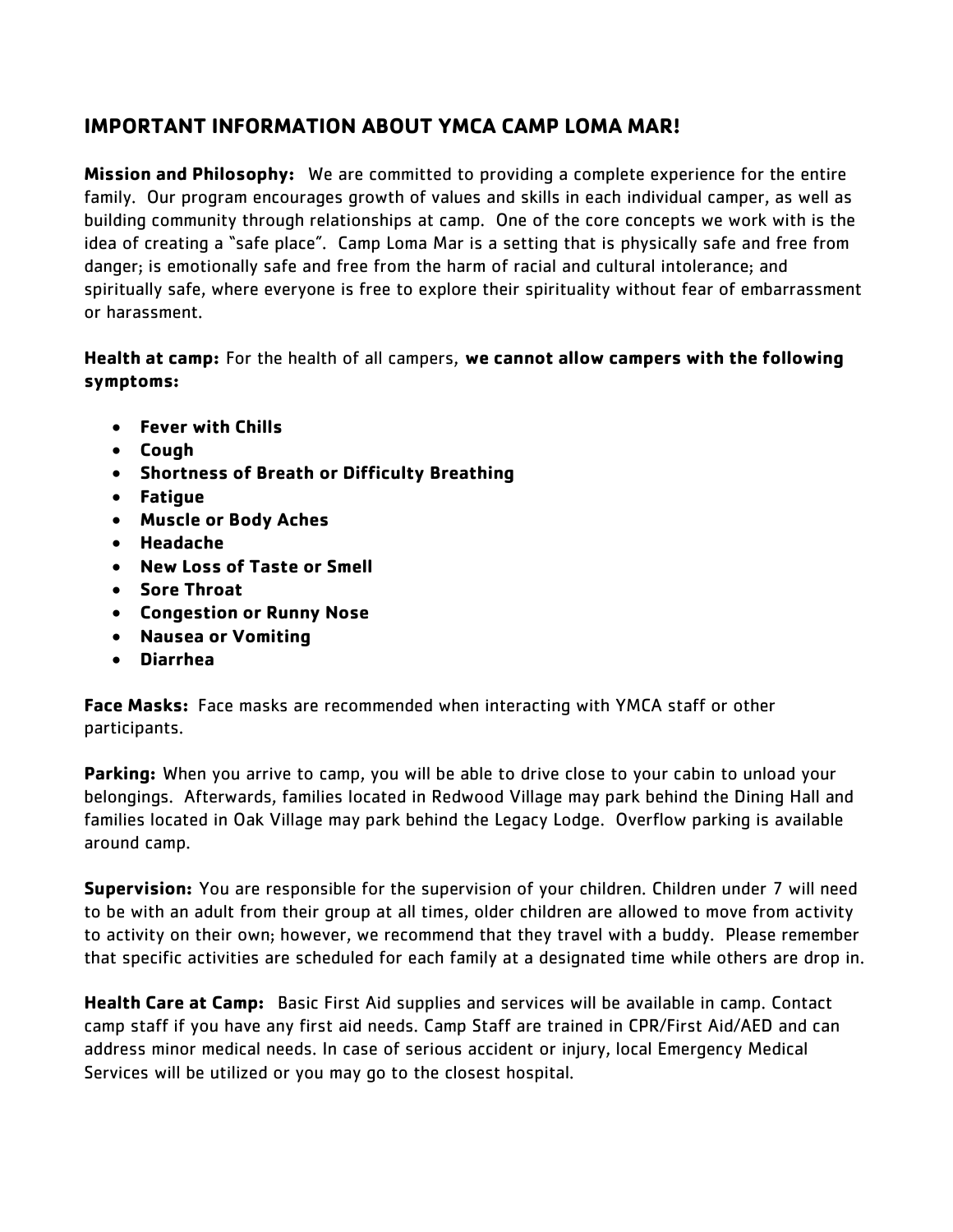We will place hand sanitizer in strategic locations around camp. We highly encourage you to bring your own hand sanitizer and use it frequently. We also highly encourage you to thoroughly wash your hands routinely. YMCA staff also have their own specific requirements that we will follow.

**Smoking/Alcohol/Drugs/Weapons:** In keeping with the theme of the weekend, as well as the mission of the YMCA, we do not allow alcohol, drugs, or weapons at camp. We strongly discourage smoking at camp, and if you must smoke, you will need to do so in the designated smoking area. In addition, due to the fire danger at camp, no open flames are allowed for any purpose.

**Arrival:** Check-in is between 4-6pm on Friday. Of course, if you need to arrive later on Friday, just let us know. We will accommodate. **Dinner of Friday will be on your own.** You can grab food at several locations around Pescadero. We recommend the Loma Mar Store just down the street. They provide locally sourced options. Upon check-in you will receive your cabin assignment and schedule.

**Departure:** Check-out is by noon on Sunday. Breakfast will be the last meal provided.

**Cabins/Sleeping Arrangements:** Cabins have bunk-bed style beds. Our cabins have between 8- 12 beds each. Families will be split between both Redwood and Oak Villages. Cabins have electricity and heat. Wifi is limited around camp, so please plan accordingly.

Please note: You will need to bring your own linens. We recommend a sheet to be placed over the mattress and then a sleeping bag on top. You can refer to the packing list for further details.

**Bathhouses:** Each village has a bath/shower house. Each bathhouse has two sides, a male identifying side and female identifying side. Each side contains 3-4 showers, 3-4 sinks, and 3-4 toilets/urinals. Bathhouses will be cleaned prior to arrival and regularly throughout your stay. In addition, we ask that each family help us maintain a clean environment in the bathhouses.

**Meals:** We provide balanced, nutritious meals at Camp Loma Mar. **If you have any food allergies or dietary needs** (i.e. vegetarian/vegan), please email them to Cassie at cbrimmage@ymcaeastbay.org or call (650) 879-2100. If you've already let us know about your dietary needs, we have you covered.

Food will be served buffet style. Just come to the dining hall and make your way through the line. Your family is free to eat inside the dining hall or picnic anywhere on our grounds (please avoid eating in cabins as it does attract furry critters).

We will provide coffee in the morning during breakfast. That's your time to stock up. You are also welcome to head into Pescadero to eat at one of our local restaurants or coffee shop. If you plan to do this, let us know in advance so we can change our meal prep plans. Here is a quick list:

• Duartes Tavern – great artichoke soup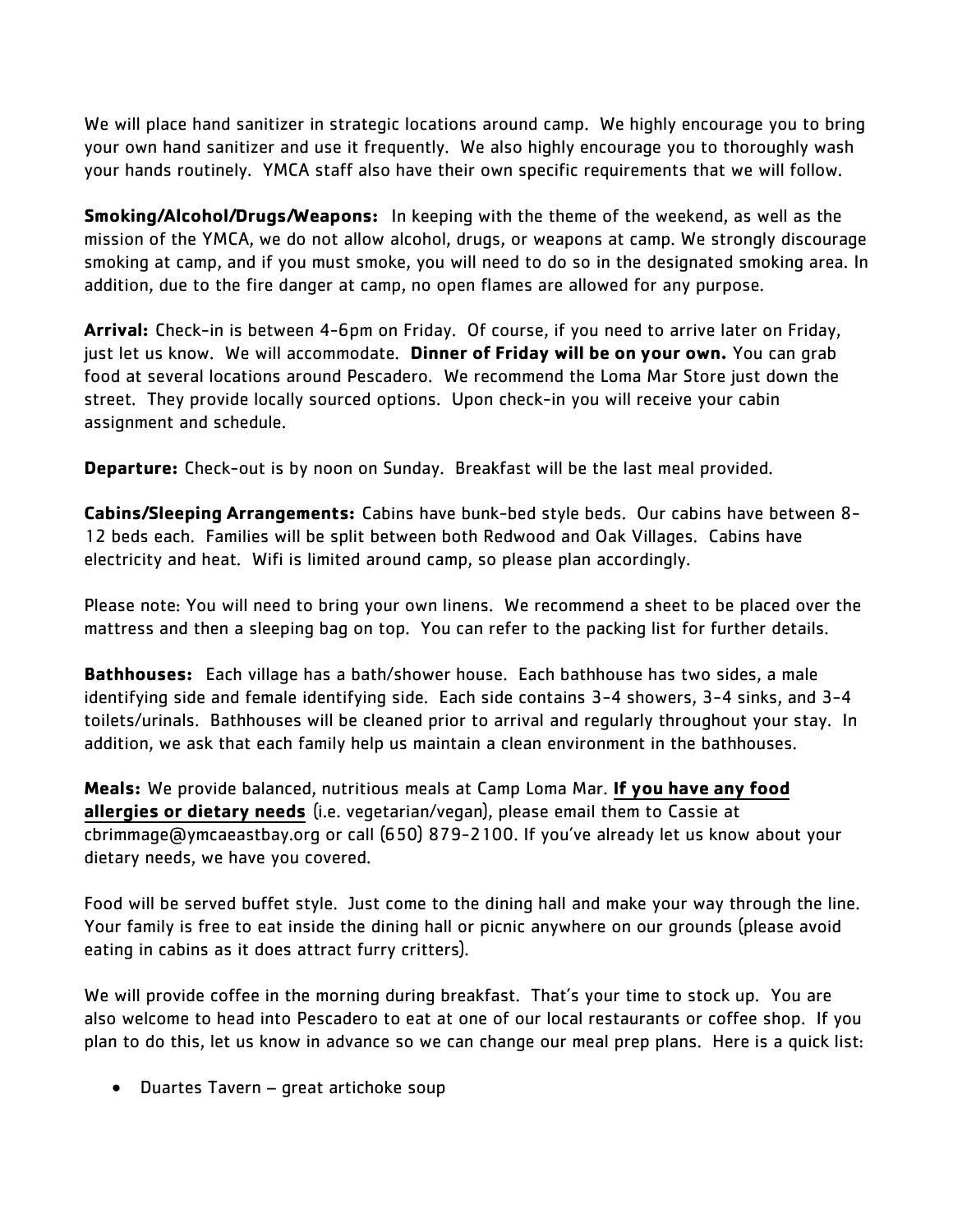- Gas Station oddly enough, they have awesome Mexican food Cash Only
- Downtown Local coffee shop
- Sante Arcangeli wine tasting
- Norm's Market deli sandwiches, they also have great artichoke bread
- Harley Farms locally made goat cheeses and THEY HAVE GOATS!
- Loma Mar Market made to order food

**Activities:** We schedule each family their own time at our more time-sensitive activity areas. Please note, we may schedule your time with another family. If your family is attending camp with another family and you would like to be placed in the same activity group, please let us know. Scheduled activities will include Rock Wall and Zip Line. Drop in activities will include Archery, Tie Dye (bring your own white cotton item or purchase a white pillow case with camp logo for \$5), Slingshot Paintball, guided hikes around camp, and the pool. In addition, we will have our Arts and Crafts area, Legacy Lodge game room, play fields, bouldering wall, and disc golf course for your use throughout the weekend. Please bring your own frisbees/discs for disc golf as we have a very limited supply. As always, you are welcome to enjoy Camp Loma Mar's two beach areas located down by the creek **(no YMCA lifeguard will be present at the creek).**

We border Memorial Park & Pescadero Creek County Park and encourage you to take some time to explore their trails. Our main trail at camp connects to the park and we are happy to point out the trailhead to you. We also encourage you to check out our local beaches in Pescadero.

**Camp Store:** Camp T-shirts & souvenirs will be available for purchase. We take cash, checks, and credit cards.

**A Word about Weather:** Summer and Fall at Camp Loma Mar is typically mild. Days may be warm and sunny but mornings and evenings can be chilly and misty. We recommend you bring clothing to layer and allow for these changing weather patterns.

## **Thank you for registering for Family Camp this year and we'll see you soon!**

## **Directions:**

From Highway 1: From Half Moon Bay travel south on Hwy 1 for 17 miles. Turn left on Pescadero Rd.(turns into Pescadero Creek Road) and travel 9.7 miles or 17 minutes to the YMCA Camp Loma Mar entrance on right side.

From Bay Area – Hwy 280: Exit at Woodside Rd. (Hwy 84) heading west through the town of Woodside. Cross over Skyline Blvd. (Hwy 35) and continue traveling west on Hwy 84 (now La Honda Rd) to the town of La Honda. Drive 1 mile past La Honda. Turn left onto Pescadero Creek Rd. After 1 1/2 miles there will be a fork in the road and a very sharp turn. Bear right uphill and travel another 6 miles to the YMCA Camp Loma Mar entrance on your left.